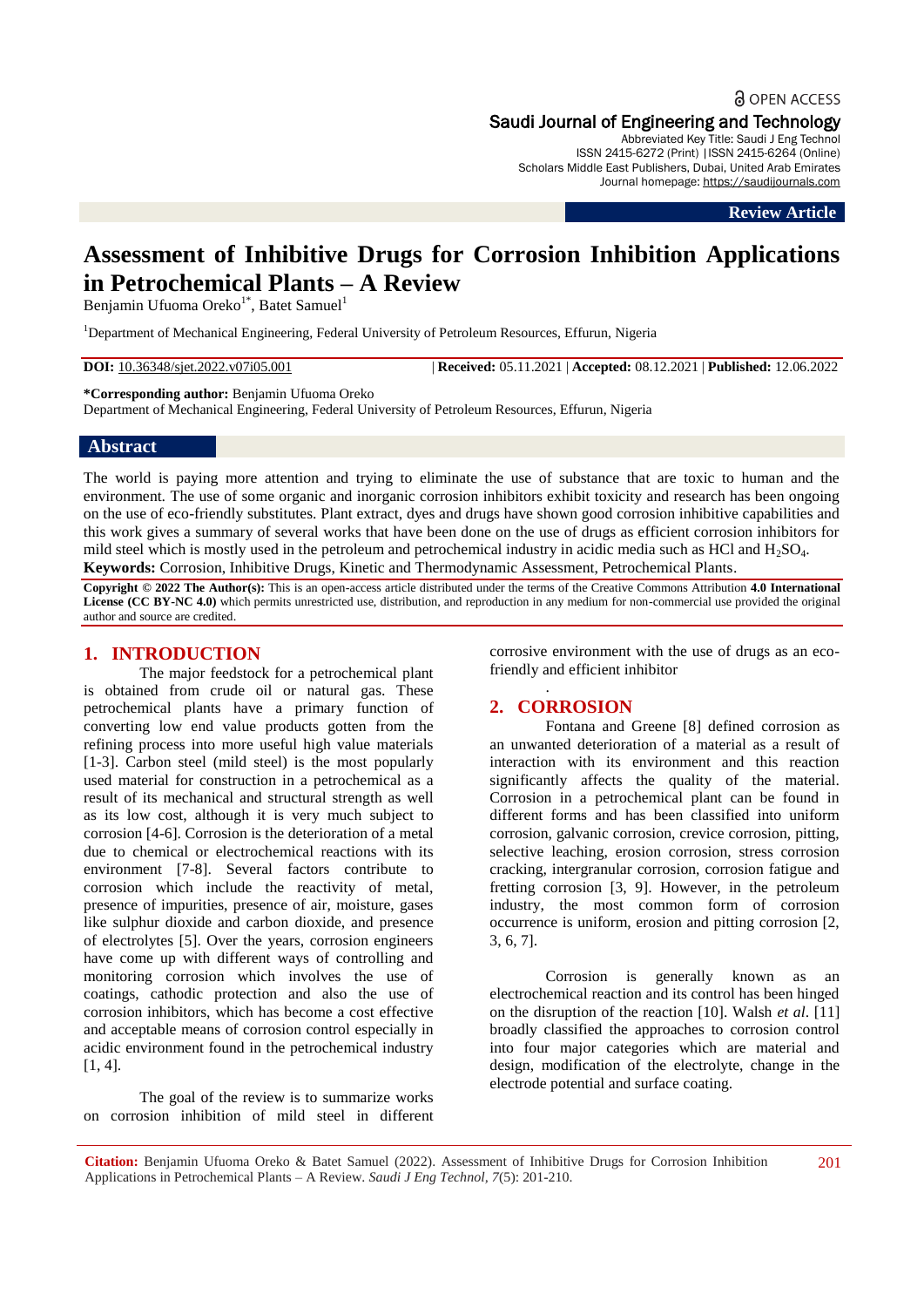## **2.1. Material and Design**

This method of corrosion control is fundamental and has to do with the appropriate selection of materials considering the environment it would be subjected to within its operating parameters. There is no ideal material that can serve all conditions based on resistance to corrosion, so selection of materials is based on information and experience which are included in the standards, procedures, reports, and articles [1]. Hence the environment in which they are to be used, cost and availability are critical factors in the selection of the appropriate material.

## **2.2. Surface Coating**

The purpose of coating is usually to isolate the surface of the material from its operating atmosphere. Organic coatings are paints and other media based on alkyl and epoxy resins. Inorganic coatings are like ceramics, enamels and glasses while metallic coating is the application of an inexpensive resistant metal to the material of interest and this is achieved by electrodeposition or electroplating [11-13].

## **2.3. Change in Electrode Potential**

This involves raising or lowering the electrode potential to a point away from their corrosion potential, where they become stable. The methods to change the electrode potential are called anodic and cathodic protection and they work on only the external surface of the material. For anodic protection, the electrode potential of the metal (anode) is shifted to the region of passivity by applying a low current which is equal to the corrosion rate of the protection system forming a protective film on the metal surface [9, 11-15]. In cathodic protection, the metal to be protected is connected to a less conductive metal, such as magnesium, aluminum, zinc or their alloys, as sacrificial anode or connecting the metal to the negative terminal of a power supply, which is known as impressed current [1]. Cathodic protection is widely used in industries for the protection of metallic structures such as vessels, tanks, buried pipes.

#### **2.4. Modification of Electrolyte**

It involves altering the chemical composition of the corrosive environment by removing the corrosive constituents or by the addition of substances that can reduce the corrosion rate within that environment [11]. Removal of the corrosive agents can be achieved by means such as neutralizing acidity by the addition of lime or reduction of humidity by means of desiccants such as silica gel. Substance added to reduce the rate of corrosion of the metal is known as corrosion inhibitors.

#### **3.0. CORROSION INHIBITORS**

Corrosion inhibitors are substances which are added in small amounts to the metal environment in order to prevent corrosion from progressing or reducing the corrosion rate of the metal [16-19]. The selection of inhibitors that are added to a process mainly depends on

the solubility and the dispersibility of the chemical within the environment/electrolyte [17]. The selection and the amount of inhibitor used depend on the acid type and its strength, the steel type, the desired protection time, and the expected temperature [20-23]. The use of corrosion inhibitors is regarded as one of the most cost-effective and practical methods for corrosion protection especially in industrial application [21]. This facilitates the use of lower-grade carbon steel, which significantly reduces the capital costs of construction project when compared with the use of higher-grade materials for the same project [25].

Corrosion inhibitors are classified based on the chemical structure or origin as organic and inorganic inhibitors. The organic inhibitors can be synthetic or natural. Organic inhibitors are the most widely used inhibitors in the petroleum and petrochemical industry and they react mainly by adsorption onto the surface of the metal [30]. They are mainly heterocyclic atoms containing sulphur, nitrogen, oxygen and phosphorous but the synthetic organic inhibitors are however expensive and toxic to the environment and human thereby posing problem in handling and waste management [15, 26-29]. Inorganic inhibitors are substances that contains salts of zinc, copper, nickel, arsenic, and other metals which operates by suppressing the electrochemical reaction at the metal's anodecathode region. They are less expensive than the organic inhibitors and they work efficiently in higher temperatures but are also toxic to the environment [26]. The natural organic inhibitors are gotten from natural sources and are not toxic in application and to the environment. This property has gained scientists interest in the use of these compound as efficient and eco-friendly substitutes to inhibitors which are toxic. Recent studies have been based on the use of dyes, plant extract and inhibitive drugs.

The use of dyes as corrosion has shown promising characteristics and can be scientifically attributed to the presence of heteroatoms and  $\pi$ electrons in their compound [[31-36]. These inhibitors are non-toxic and have shown remarkable corrosion inhibition efficiencies as reported by several authors [27, 39-52].

Recent studies have also shown that some plant product or extract are good corrosion inhibitors. They offer better advantages over the synthetic organic and inorganic inhibitors as they are inexpensive, readily available, renewable and most of all, environmentally friendly. Several researches have been done with several plants and their products (leaves, stems, barks, roots, fruits) found to be good corrosion inhibitors in acidic or alkaline media but the challenge with the use of this type of inhibitor is the likelihood of contamination by microorganisms [40-41]. Several scientists around the world have reported many plant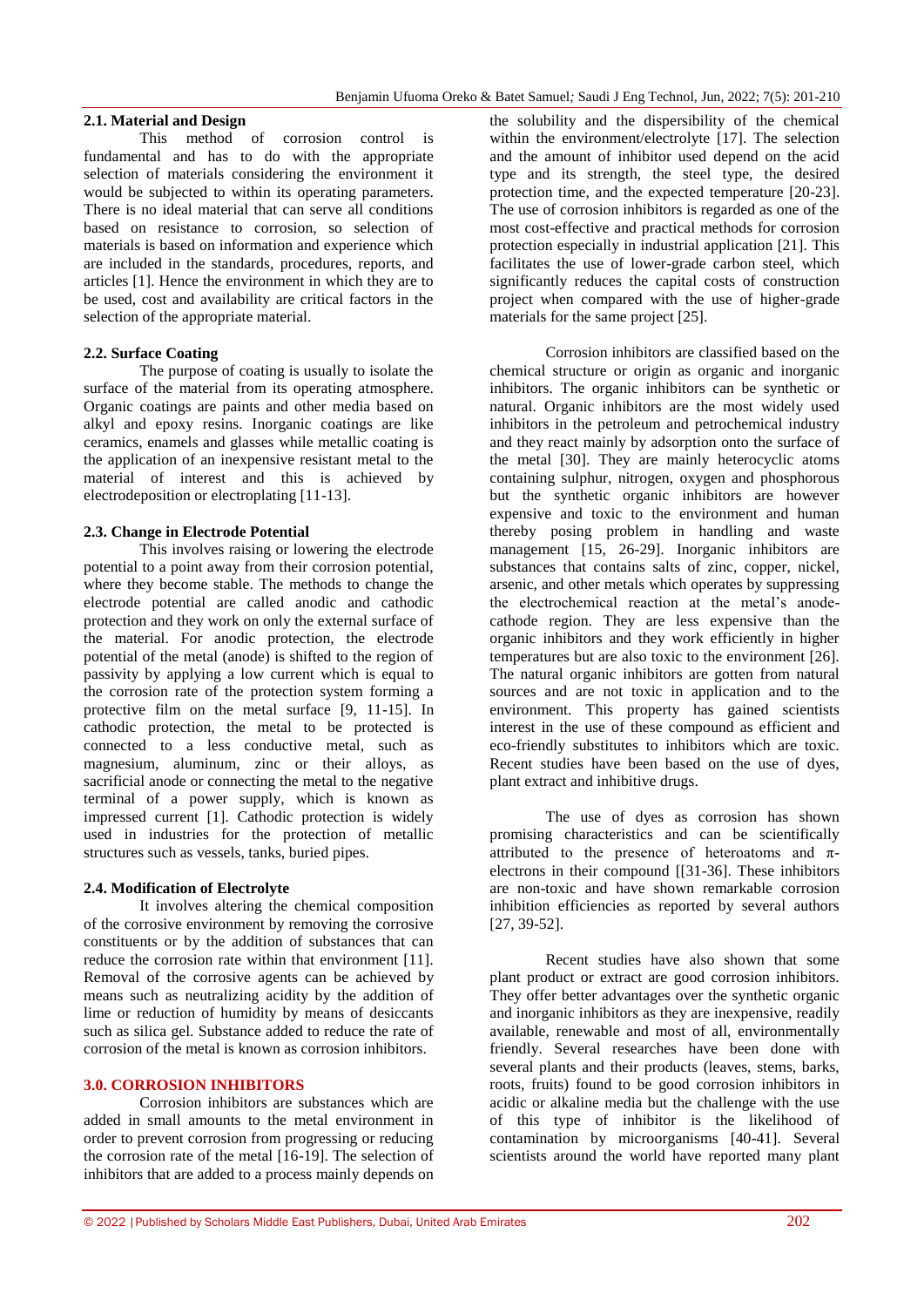extracts which are good corrosion inhibitors [36, 53- 74].

#### **4.0. DRUGS USED AS CORROSION INHIBITORS**

Drugs have similar chemical structures as many organic compounds used as corrosion inhibitors. This facilitated research into the use of several drug as corrosion inhibitors and several have shown positive characteristics as seen from literatures. Many of the drugs are hydrophilic (water loving) and biodegradable, hence, it is environmentally friendly [75]. The corrosion inhibition ability of the drugs can be attributed to the presence of polar atoms such as S, N, O, P in their compound. These atoms possess lone electrons which are readily transferred to the surface of the metal which is being adsorbed to the surface, forming a protective barrier [37]. Several works have been carried out on the use and effectiveness of certain drugs for corrosion inhibition application.

Kumar and Karthikeyan [34] carried out a study on the use of cloxacillin as a corrosion inhibitor for mild steel in hydrochloric acid solution. They found that cloxacillin had an efficiency of about 81% at a concentration of  $15x10^{-4}M$  of the drug and it acted by the adsorption of the drug into the metal surface following the Temkin's adsorption isotherm [75]. Akpan and Offiong [76] also used ciproflaxin in their corrosion inhibition studies on mild steel in HCl at room temperature. The inhibition efficiency was seen to increase with an increase in the drug concentration and decreases with an increase in temperature. It was also seen that its inhibition kinetics followed a first order and the Langmuir's adsorption isother.

Ebenso *et al.* [77] carried out a study using quinoline and its derivatives like quinaldine and quinaldic acid. They found these drugs to be efficient corrosion inhibition for mild steel in hydrochloric acid. The highest efficiency value that was achieved from their study was 94.21%. Other authors also investigated quinoline derivates for its corrosion inhibition effect [97-98, 117-118]. Ahamad *et al.* [78] also used primaquine as corrosion inhibitor for mild steel in hydrochloric acid. The drug was found to be efficient with value of 98% due to adsorption of the protonated molecule on the metal surface thereby blocking the active sites for corrosion to take place. Obot and Egbedi [79] also carried out studies using an antifungal drug known as ketoconazole with the brand name Nizorol. It was found that efficiency of the drug as a corrosion inhibitor increased with concentration but also decrease with an increase in temperature thereby suggesting a physical adsorption process taking place and it obeyed the Langmuir isotherm.

Three antibacterial drugs, penicillin G, ampicillin and amoxicillin, were analysed for its inhibition efficiency on carbon steel in hydrochloric acid environment using electrochemical techniques [80, 129-134]. The drugs were observed to obey the Langmuir isotherm by their adsorption on the metal surface and polymerization studies revealed that they are mixed type inhibitors. Atenolol drug was also investigated by Karthik and Sundaravadivelu [81] employing using weight loss and electrochemical experiments. The drug showed a maximum inhibition efficiency of 93.8% at 300 ppm concentration. Adsorption of the drug on mild steel surface obeyed the Langmuir isotherm. Tafel polarization study suggested that atenolol acts as mixed type inhibitor. The inhibition performance of atenolol was also studied by Fouriertransform infrared (FT-IR) spectroscopy and scanning electron microscopy (SEM) methods. The experimental results were supported by quantum chemical calculations. The use of gramine or donaxine drug as corrosion inhibitor was also investigated by Quatorone *et al*. [82] on mild steel in 1 M hydrochloric acid solution using weight loss and electrochemical techniques within a temperature range of 20-50oC. Gramine exhibited maximum inhibition efficiency of 98% at 7.5 mM concentration and the adsorption of the drug on metallic surface obeyed the Langmuir isotherm. Polarization study revealed that gramine acted as mixed type inhibitor. Obot *et al*. [83] also investigated the use of Metronidazoleas drug as an environmentally friendly inhibitor for mild steel corrosion in 0.5M hydrochloric acid solution using gravimetric and potentiodynamic polarization techniques. The metronidazole acted as anodic type inhibitor and showed a maximum efficiency of 80.01% at 10μM concentration. Adsorption of metronidazole on mild steel surface followed the Temkin isotherm. Dubey and Potdar [84] carried out corrosion inhibition studies using ofloxacin, amifloxacin, enofloxacin, pefloxacin, ciprofloxacin and norfloxacin drugs on mild steel in sodium chloride solution. It was found that these drugs were efficient corrosion inhibitors with increasing efficiency as temperature increases reaching values of up 98.9%.

Tinidazole also showed a maximum efficiency of 90% at 400 ppm concentration for its corrosion inhibition effect on mild steel in 1M hydrochloric acid solution using weight loss and electrochemical techniques, when analysed by Reza *et al*. [85]. Shukla and Quraishi [86] studied the use of cefalexin drug for the corrosion inhibition of mild steel in 1 N HCl using electrochemical and weight loss measurements. They suggested that the drug operated by a physical adsorption process unto the metal surface and a decrease in inhibition efficiency with an increase in temperature between 35–65oC was reported. Ayoola *et al*. [87] and Eddy *et al*. [112] also investigated the use of chloramphenicol drug, at varying concentrations, as corrosion inhibitors on mild steel in 0.1M solution of HCl using weight loss technique, linear polarization method and open circuit potential method. Their result showed that the corrosion rate decreased with an increase in the concentration of the inhibitor drug molecule and it obeyed the Langmuir adsorption model.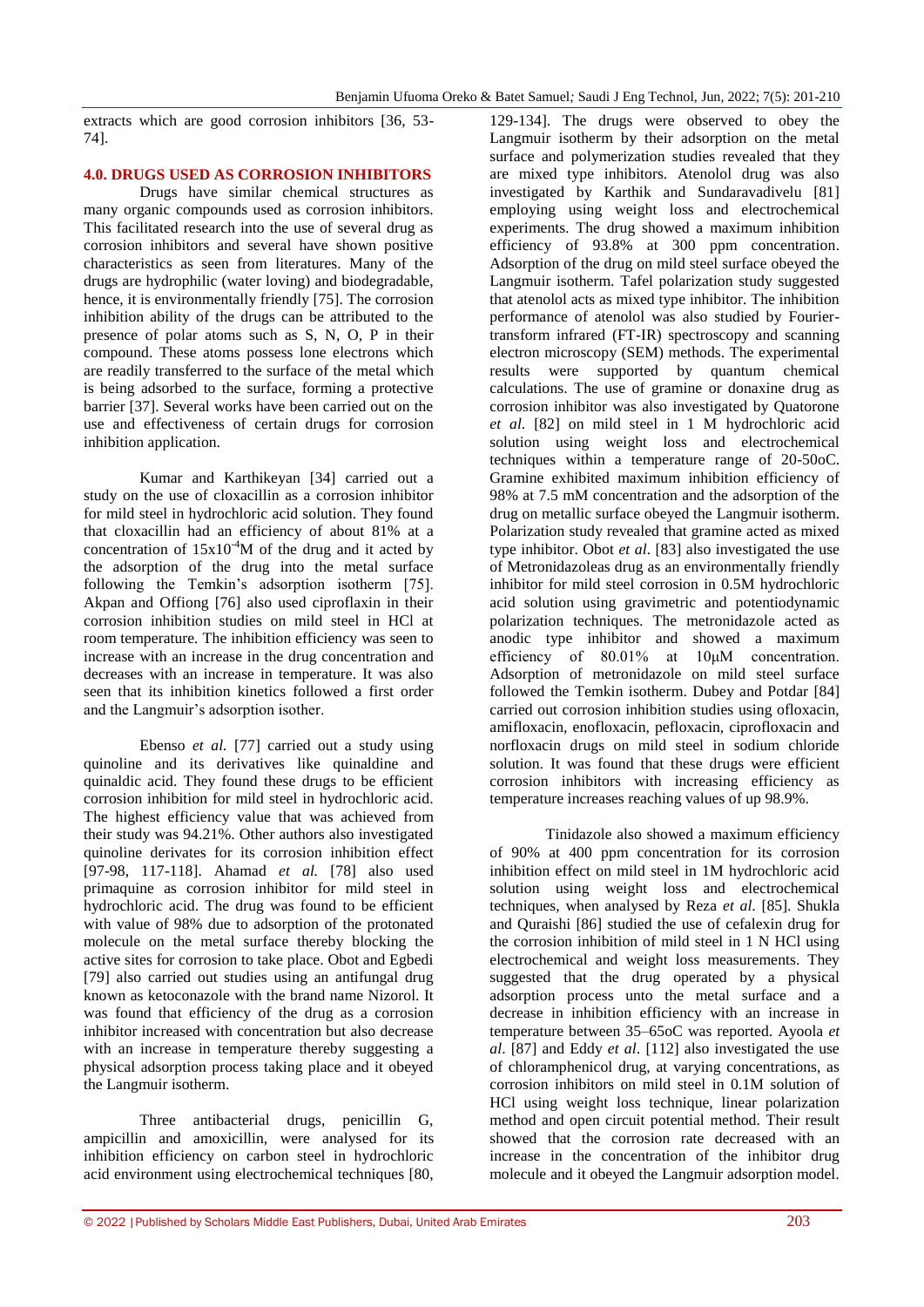The use of Cephapirin drug as corrosion inhibitor substance on carbon steel in 1M HCl solution was also investigated by Mahmoud *et al*. [88]. It was found from this study that the inhibition efficiency increased with increasing concentration of the drug and a protective film was formed on the metal which was observed by UV-visible reflectance Spectroscopy.

Perlman *et al*. [89] also studied the use of Streptomycin on mild steel in 1M of HCl using weight loss measurement, Tafel polarization, and electrochemical impedance spectroscopy (EIS). The drug showed a maximum inhibition efficiency of 88.5% at 500 ppm concentration and Polarization analysis showed it was a mixed type inhibitor. The corrosion inhibition efficiency of Pheniramine drug on mild steel corrosion in 1 M HCl solution was examined using gravimetric analysis, linear polarization resistance, and electrochemical impedance spectroscopy and potentiodynamic polarization measurements by Ahamad and Quaraishi [90]. It was suggested that

Pheniramine drug is a mixed type inhibitor and it followed the Langmuir adsorption isotherm. Al-Shafey *et al*. [91] carried out a study on the effect of expired drugs, Phenytoin sodium drug. It showed good efficiency up to 79% and obeyed the Langmuir adsorption isotherm. The use of cephalothin on carbon steel in 1M hydrochloric acid solution for its corrosion effect employing electrochemical impedance spectroscopy and scanning electron microscope (SEM) analysis, was studied by Aldana-Gonzalez [92]. The drug exhibited an efficiency of 92% at 600 ppm concentration and also obeyed the Langmuir adsorption isotherm. El-Naggar [93] and Arslan *et al*. [139] also studied the use of some sulfa drug compound for corrosion inhibition capabilities on mild steel in acidic medium of HCl and H2SO4. They suggested that the compounds showed good efficiency and its inhibition mechanism was mainly through adsorption. It was also found that the compounds were more efficient in their inhibition activities in HCl than in H2SO4 solutions.

| Drug name     | <b>Corrosive</b><br><b>Medium</b>                 | <b>Inhibitive effect</b>                                                                                                                                                                                                                                                                                                                                                                                                                                           | Ref.            |
|---------------|---------------------------------------------------|--------------------------------------------------------------------------------------------------------------------------------------------------------------------------------------------------------------------------------------------------------------------------------------------------------------------------------------------------------------------------------------------------------------------------------------------------------------------|-----------------|
| Telmisartan   | 1M HCl                                            | Was found to be a mixed type inhibitor and followed Temkin adsorption isotherm.<br>Max. efficiency of 97.39% at 125 mgL <sup>-1</sup> conc. of inhibitor                                                                                                                                                                                                                                                                                                           | 94              |
| Amodiaquine   | 1M HCl                                            | Max. efficiency of 44.33% at 0.006M and obeyed Langmuir adsorption isotherm.                                                                                                                                                                                                                                                                                                                                                                                       | $\overline{95}$ |
| Sparfloxacin  | 2.5M HCl                                          | Investigated using gravimetric, gasometric and thermometric analysis. An efficiency of<br>97.47% at $12\times10^{-4}$ M was observed and obeyed Langmuir isotherm.                                                                                                                                                                                                                                                                                                 | 96              |
| Ceftriaxone   | <b>HCl</b>                                        | The factor determining ceftriaxone inhibition efficiency is the p-electron of aromatic<br>ring and a lone pair of electrons of nitrogen atom                                                                                                                                                                                                                                                                                                                       | 97              |
| Cefotaxime    | HCI                                               | Cefotaxime was reported to be very effective as corrosion inhibitor (95.8%)                                                                                                                                                                                                                                                                                                                                                                                        | 98              |
| Ofloxacin     | <b>HCl</b>                                        | Chemical adsorption was proposed due to the value of AGads being negative and<br>above 40. A maximum inhibition efficiency of 94.74% was recorded for this inhibitor<br>at a concentration of 3x10-3 M at 303 K.                                                                                                                                                                                                                                                   | $99-$<br>101    |
| Sulfadiazine  | <b>HCl</b>                                        | Sulfadiazine was found to show the best inhibition efficiency due to due to the<br>presence of electron withdrawing groups (oxadiazole moiety) in its molecule.                                                                                                                                                                                                                                                                                                    | 93,<br>102      |
| Streptomycin  | HCl                                               | the underlying mechanism that determines inhibitor performance in acid solution is the<br>adsorption of streptomycin molecule onto mild steel surface in its protonated form.                                                                                                                                                                                                                                                                                      | 103             |
| Dapsone       | <b>HCl</b>                                        | Reported efficiency of 95% at an inhibition concentration of 0.219 mM and observed<br>to be a mixed type.                                                                                                                                                                                                                                                                                                                                                          | 104             |
| Sparfloxacin  | $H_2SO_4$                                         | A maximum inhibition efficiency of 97.47% at a concentration of $12x10^{-4}M$<br>sparfloxacin was reported based on the results of weight loss measurements.                                                                                                                                                                                                                                                                                                       | 105             |
| Meclizine     | 1M HCl                                            | They suggested physisorption of this drug owing to decrease in inhibition efficiency at<br>elevated temperatures and reported ∆Gads value of -38 kJ/mol at 303 K                                                                                                                                                                                                                                                                                                   | 106             |
| Famotidine    | 0.1 N HCl<br>and $H_2SO_4$                        | famotidine acts as an inhibitor, bringing down the corrosion considerably even at low<br>concentration.                                                                                                                                                                                                                                                                                                                                                            | 107             |
| Tramadol      | 0.5 M HCl<br>and 0.25 M<br>$H2SO4$ .              | They reported that tramadol reduced the rate of corrosion of mild steel in both acids<br>but was more efficient at a concentration of 21.6x10-4 M in HCl (82.6% IE) than in<br>H2SO4 (76% IE).                                                                                                                                                                                                                                                                     | 108             |
| Methocarbamol | $H_2SO_4$                                         | They asserted that methocarbamol significantly<br>inhibits the corrosion of mild steel at 303 K, with efficiency reaching up to 67.12% at a<br>concentration of 2.0 x $10^{-3}$ M. Due to the fact that increasing temperature up to 333 K<br>eventuates in a decrease in inhibition efficiency the authors concluded that the<br>underlying mechanism that causes inhibition performance of methocarbamol is likely<br>to be attributable to physical adsorption. | 109,<br>139     |
| Irbesartan    | 1M HCl and<br>0.5M H <sub>2</sub> SO <sub>4</sub> | Corrosion inhibition of 94% and 83% was achieved at 300 mg/L in HCl and $H_2SO_4$<br>respectively.                                                                                                                                                                                                                                                                                                                                                                 | 110             |
| Melatonin     | 0.5M H <sub>2</sub> SO <sub>4</sub>               | Mixed type inhibitor with efficiency of 94.76% at a concentration of 500 ppm and<br>surface coverage is 0.948.                                                                                                                                                                                                                                                                                                                                                     | 111             |
| Fluconazole   | 2.5M HCl                                          | Anodic type inhibitor with efficiency of 96% at 0.30mM and obeyed Langmuir<br>adsorption isotherm.                                                                                                                                                                                                                                                                                                                                                                 | 112             |
| Metformin     | 1M HCl                                            | Mixed type and efficiency 96% at 400ppm and follows Langmuir adsorption isotherm.                                                                                                                                                                                                                                                                                                                                                                                  | 113             |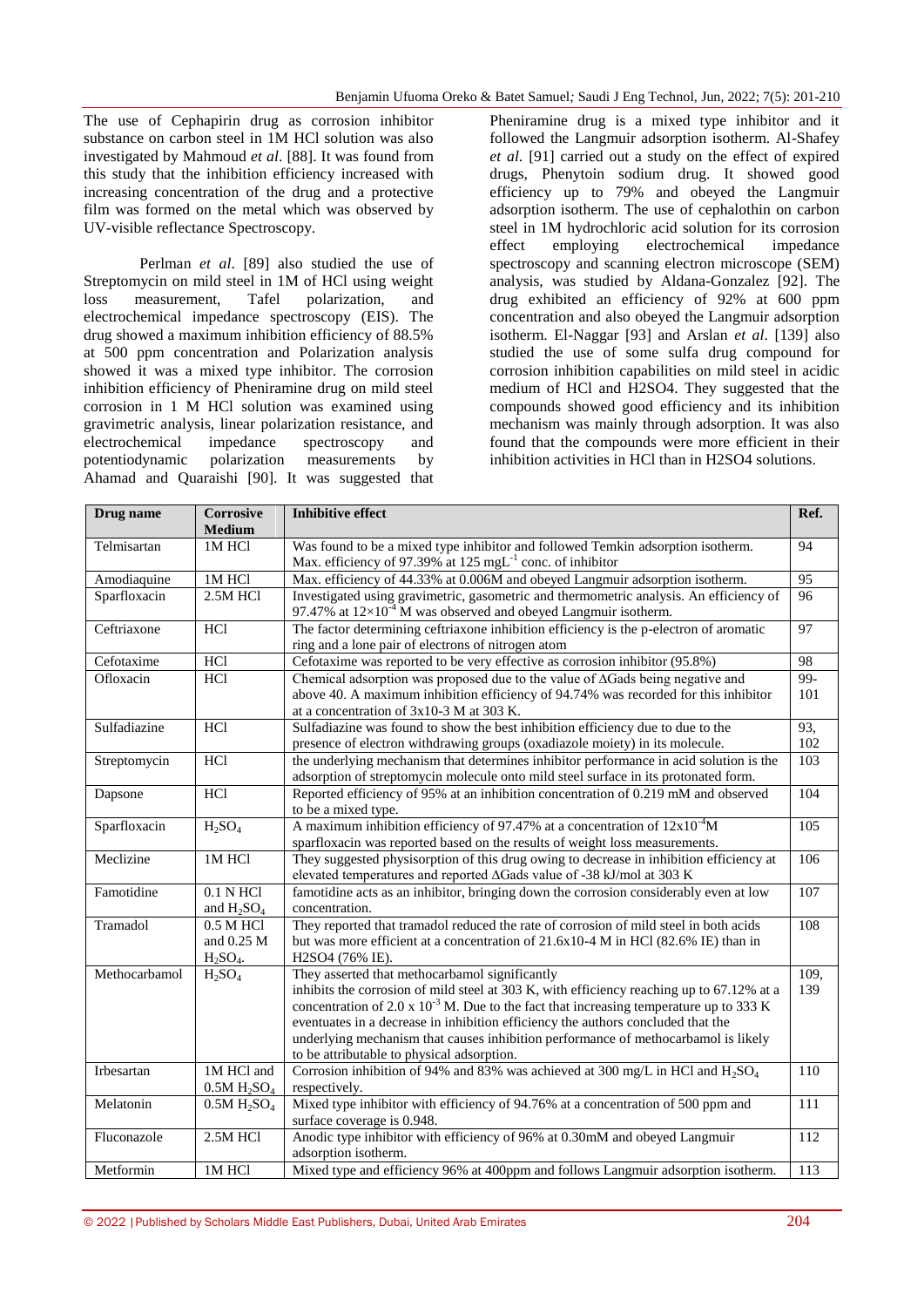Other authors also explored the use of imidazole and its derivatives [90, 120-125]. Other drugs such as Pyrazolone [114-115], Oxadiazole [116, 126- 128], Cefazolin [119], Rhodanine [100, 140-142], Ceftazidime [135-137], Famotidine [143-144], risperidone [145-146], pyridine and its derivatives or salts [147-150], were also analysed and found to be efficient corrosion inhibitors, though at varying capacities.

## **5.0 CONCLUSION**

This review summarizes the work done by different author on the use of corrosion inhibitive drugs for mild steel in different acidic media. The use of drugs has gained so much attention by researchers as a result of its cheap cost and biodegradability. Several drugs compounds were reviewed and they all exhibited corrosion inhibition capabilities and most of them showed high efficiency at low temperature and at increased concentration. However, the efficiency reduced with increase in temperature reveals that most of the drugs were absorbed onto the metal surface by physical adsorption.

## **REFERENCES**

- 1. Alec Groysman. (2016). "Corrosion Problems and Solutions in Oil Refining and Petrochemical Industry"
- 2. John, R.C., Pelton A.D., Young, A.L., Thompson W.T. (2002). "Assessing Corrosion in Oil Refining and Petrochemical Processing" Materials and *Research, 7*(1), 163-173
- *3.* Linda Gaverick. (1994). ―*Corrosion in the Petrochemical Industry: Forms of Corrosion in the*  Petrochemical Industry" ASM International
- 4. Singh, P., Srivastava, V., & Quraishi, M. A. (2016). Novel quinoline derivatives as green corrosion inhibitors for mild steel in acidic medium: electrochemical, SEM, AFM, and XPS studies. *Journal of Molecular Liquids*, *216*, 164- 173.
- 5. Chigondo, M., & Chigondo, F. (2016). Recent natural corrosion inhibitors for mild steel: an overview. *Journal of Chemistry*, *2016*.
- 6. Aribo, S., Olusegun, S. J., Ibhadiyi, L. J., Oyetunji, A., & Folorunso, D. O. (2017). Green inhibitors for corrosion protection in acidizing oilfield environment. *Journal of the Association of Arab Universities for Basic and Applied Sciences*, *24*, 34-38.
- 7. Balan. (2018). "Metallurgical Failure Analysis: Chapter Nine"
- 8. Fontana, M.G., & Greene, N.D. (1967). Corrosion Engineering, New York: McGraw-Hill.
- 9. [Alireza, B.](https://www.sciencedirect.com/science/article/pii/B978012800274200003X#!) (2012). [Cathodic Corrosion Protection](https://www.sciencedirect.com/science/book/9780128002742)  [Systems](https://www.sciencedirect.com/science/book/9780128002742) A Guide for Oil and Gas Industries Pages 91-131
- 10. Shreir, L.L. (2000). "Basic Concepts of Corrosion" In: Corrosion, 3rd edition, Great Britain: Butterworth Heinemann.
- 11. Walsh, F., Ottewill, G., & Barker, D. (1993). Corrosion and protection of metals: II. Types of corrosion and protection methods. *Transactions of the IMF*, *71*(3), 117-120.
- 12. Toncre, A. C. (1981). The relationship of coatings and cathodic protection for underground corrosion control. In *Underground Corrosion*. ASTM International.
- 13. Schweitzer, P. A. (2007). Corrosion of Linings and Coatings, Cathodic and Inhibition Protection and Corrosion Monitering.
- 14. Chen, X., Li, X. G., Du, C. W., & Cheng, Y. F. (2009). Effect of cathodic protection on corrosion of pipeline steel under disbonded coating. *Corrosion Science*, *51*(9), 2242-2245.
- 15. Singh, R. (2014). *Corrosion control for offshore structures: cathodic protection and high-efficiency Coating*. Gulf Professional Publishing.
- 16. Bradford, S. A. (2002). Corrosion Inhibitors, In: Corrosion Control, 2nd edition, ASM International, 345- 371.
- 17. Okoro, F. E, Ojuri O.I., Onochie J.A., Okobo, S., & Adelaja O.V. (2013). "Corrosion Challenges In Petroleum Refinery And Petrochemical Industry" Termpaper; Covenant University.
- 18. Amani, M., & Hjeij, D. (2015, October). A comprehensive review of corrosion and its Inhibition in the oil and gas industry. In *SPE Kuwait Oil and Gas Show and Conference*. OnePetro.
- 19. Williams, D.A., Holifield, P.K., Looney, J.R., McDougall, L.A. (1993). Method of Inhibiting Corrosion in Acidizing Wells, in: US Patent 5,200,096, Exxon Chemicals Patents, Inc., Linden, N.J.
- 20. Williams, D. A., Holifield, P. K., Looney, J. R., & McDougall, L. A. (1993). *U.S. Patent No. 5,209,859*. Washington, DC: U.S. Patent and Trademark Office.
- 21. Williams, D. A., Holifield, P. K., Looney, J. R., & McDougall, L. A. (1991). *Corrosion inhibitor and method of use* (No. US 5002673; A).
- 22. Ghareba, S., & Omanovic, S. (2010). Interaction of 12-aminododecanoic acid with a carbon steel surface: towards the development of ‗green'corrosion inhibitors. *Corrosion Science*, *52*(6), 2104-2113.
- 23. Shein, A. B., Denisova, A. V. (2006). Choice of Effective Corrosion Inhibitors for Acid Treatment of Wells, Protection of Metals, 42 34.
- 24. Smith, L. (1999). "Control of corrosion in oil and gas production tubing", Br. Corros. J., 34 247.
- 25. Onen, A.I. (2010). "Kinetic Studies Of Selected Corrosion Inhibitors Of Aluminium And Mild Steel In Acid Medium" A Thesis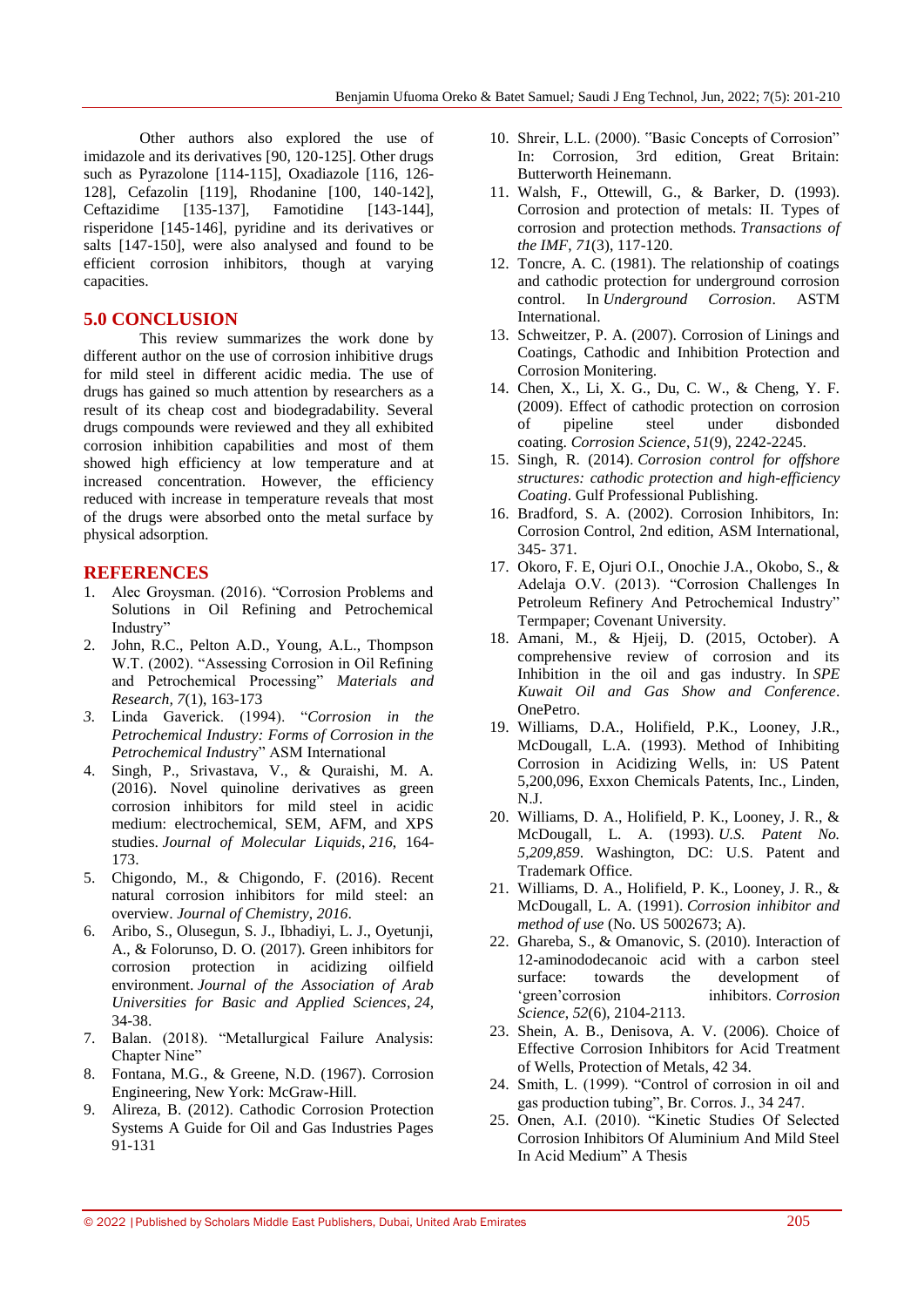- 26. Migahed, M.A., Nassar, I.F. (2008). "Corrosion *inhibition of Tubing steel during acidization of oil and gas wells*" Electrochim. Acta, 53 2877.
- 27. Paul, J. Stone. (1987). Corrosion Inhibitors for Oil and Gas Production. In: Corrosion, Vol. 13, Ninth Edition, ASM International, USA, 478-486.
- 28. Trabanelli, G., & Carassiti, V. (1970). "Advances in Corrosion Science and Technology", New York: Plenum Press, 147–229.
- 29. Valdez, B., Schorr, M., Zlatev, R., Carrillo, M., Stoytcheva, M., Alvarez, L., Eliezer, A., & Rosas, N. (2012). "Corrosion Control in Industry" <http://dx.doi.org/10.5772/51987>
- 30. Akrout, H., Bousselmi, L., Maximovitch, S., Triki, E., & Dalard, F. (2012). Adsorption of corrosion inhibitors (SA, HEDP) using EQCM: chloride effect and synergic behavior. *Journal of Materials Science*, *47*(23), 8085-8093.
- 31. Shen, M., Furman, A., Kharshan, R., & Whited, T. (2013, March). Development of corrosion inhibitors for prevention of top of the line corrosion (TLC). In *CORROSION 2013*. OnePetro.
- 32. Heidersbach, R. (2018). *Metallurgy and corrosion control in oil and gas production*. John Wiley & Sons.
- 33. Finšgar, M., & Jackson, J. (2014). Application of corrosion inhibitors for steels in acidic media for the oil and gas industry: A review. *Corrosion science*, *86*, 17-41.
- 34. Kumar, H., & Karthikeyan, S. (2012). Inhibition of mild steel corrosion in hydrochloric acid solution by cloxacillin drug. *J. Mater. Environ. Sci*, *3*(5), 925-934.
- 35. Brondel, D., Edwards, R., Hayman, A., Hill, D., Mehta, S., & Semerad, T. (1994). Corrosion in the oil industry. *Oilfield Review;(Netherlands)*, *6*(2).
- 36. Horsup, D. I., Clark, J. C., Binks, B. P., Fletcher, P. D. I., & Hicks, J. T. (2010). The fate of oilfield corrosion inhibitors in multiphase systems. *Corrosion*, *66*(3), 036001-036001.
- 37. Rani, B. E., & Basu, B. B. J. (2012). Green inhibitors for corrosion protection of metals and alloys: an overview. *International Journal of corrosion*, *2012*.
- 38. Quraishi, M. A., & Jamal, D. (2000). Fatty acid triazoles: Novel corrosion inhibitors for oil well steel (N‐80) and mild steel. *Journal of the American Oil Chemists' Society*, *77*(10), 1107- 1111.
- 39. Tamalmani, K., & Husin, H. (2020). Review on corrosion inhibitors for oil and gas corrosion issues. *Applied Sciences*, *10*(10), 3389.
- 40. Peme, T., Olasunkanmi, L. O., Bahadur, I., Adekunle, A. S., Kabanda, M. M., & Ebenso, E. E. (2015). Adsorption and corrosion inhibition studies of some selected dyes as corrosion inhibitors for mild steel in acidic medium: gravimetric, electrochemical, quantum chemical studies and synergistic effect with iodide ions. *Molecules*, *20*(9), 16004-16029.
- 41. Fazeli, S., Sohrabi, B., & Tehrani-Bagha, A. R. (2012). The study of Sunset Yellow anionic dye interaction with gemini and conventional cationic surfactants in aqueous solution. *Dyes and Pigments*, *95*(3), 768-775.
- 42. Nagiub, A. M., Mahross, M. H., Khalil, H. F. Y., Mahran, B. N. A., Yehia, M. M., & El-Sabbah, M. M. B. (2013). Azo dye compounds as corrosion inhibitors for dissolution of mild steel in hydrochloric acid solution. *Portugaliae Electrochimica Acta*, *31*(2), 119-139.
- 43. Ebenso, E. E., Ibok, U. J., Ekpe, U. J., Umoren, S., Jackson, E., Abiola, O. K., ... & Martinez, S. (2004). Corrosion inhibition studies of some plant extracts on aluminium in acidic medium. *Transactions-Society for the Advancement of Electrochemical Science and Technology*, *39*(4), 117.
- 44. Talati, J.D., & Patel, G.A. (1974). "Aminophenols", *British Corrosion Journal*, *9:* 181
- 45. Makhlouf, M. T., Gomma, G. K., Wahdan, M. H., & Khalil, Z. H. (1995). Effect of cyanine dyesolvent interaction on the electrochemical corrosion behaviour of low-carbon steel in acid medium. *Materials chemistry and physics*, *40*(2), 119-125.
- 46. Ita, B. I., & Edem, C. A. (2000). Inhibition of steel corrosion in hydrochloric acid solutions by green S erythrosine dyes. *Global Journal of Pure and Applied Sciences*, *6*(2).
- 47. Oguzie, E. E., Unaegbu, C., Ogukwe, C. N., Okolue, B. N., & Onuchukwu, A. I. (2004). Inhibition of mild steel corrosion in sulphuric acid using indigo dye and synergistic halide additives. *Materials chemistry and physics*, *84*(2- 3), 363-368.
- 48. Kabanda, M. M., Shukla, S. K., Singh, A. K., Murulana, L. C., & Ebenso, E. E. (2012). Electrochemical and quantum chemical studies on calmagite and fast sulphone black F dyes as corrosion inhibitors for mild steel in hydrochloric medium. *Int. J. Electrochem. Sci*, *7*, 8813-8831.
- 49. Onuchukwu, A. I., & Njemanze, G. N. (1997). The corrosion susceptibility of dyes and dye-bath auxiliaries on galvanized steel pipes. *J. Chem. Soc. Niger*, *22*, 1500-1504.
- 50. Abboud, Y., Abourriche, A., Saffaj, T., Berrada, M., Charrouf, M., Bennamara, A., & Hannache, H. (2009). A novel azo dye, 8-quinolinol-5 azoantipyrine as corrosion inhibitor for mild steel in acidic media. *Desalination*, *237*(1-3), 175-189.
- 51. Ebenso, E. E., Alemu, H., Umoren, S. A., & Obot, I. B. (2008). Inhibition of mild steel corrosion in sulphuric acid using alizarin yellow GG dye and synergistic iodide additive. *Int. J. Electrochem. Sci*, *3*(12), 1325-1339.
- 52. Oguzie, E. E., Okolue, B. N., Ebenso, E. E., Onuoha, G. N., & Onuchukwu, A. I. (2004). Evaluation of the inhibitory effect of methylene blue dye on the corrosion of aluminium in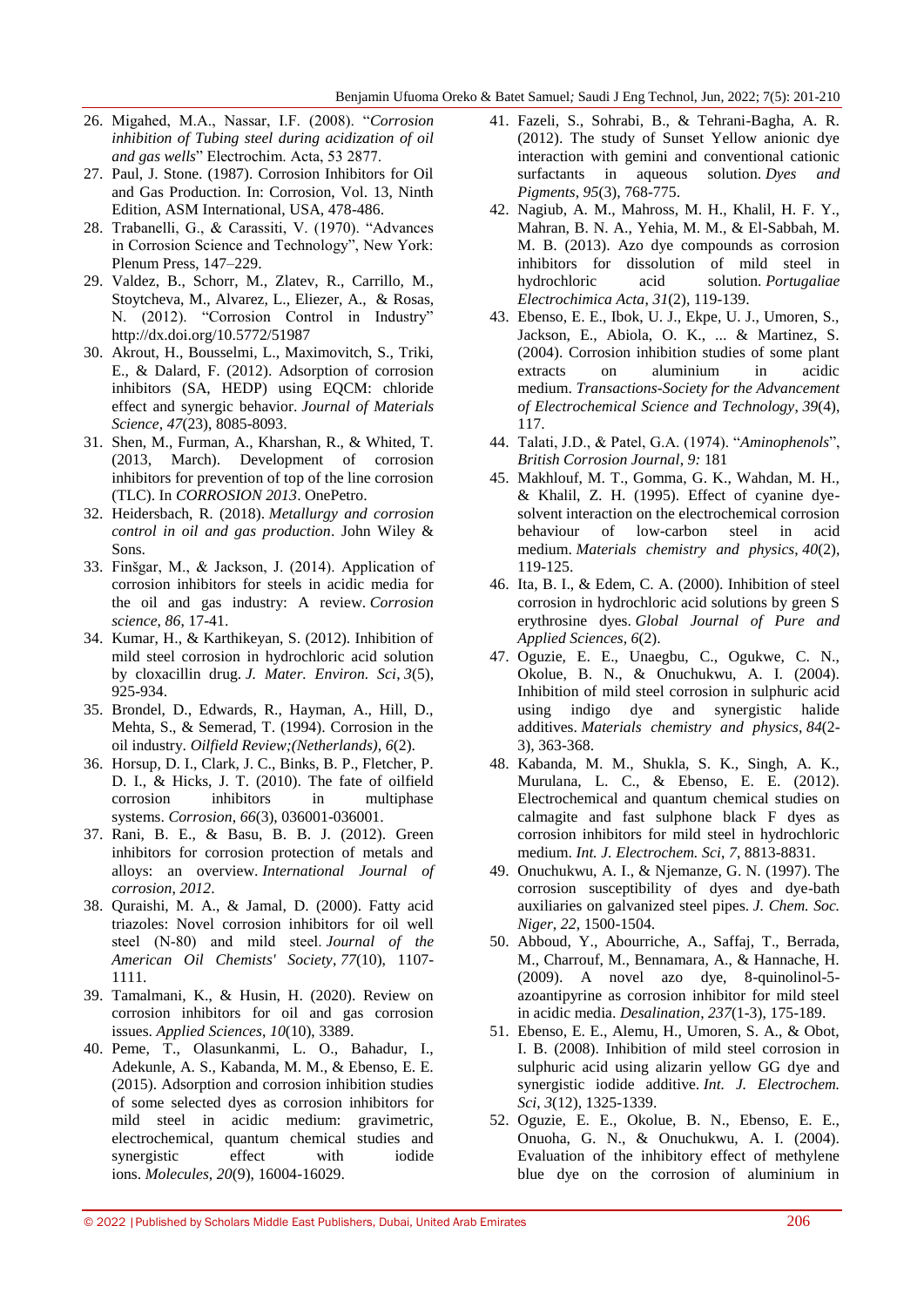hydrochloric acid. *Materials Chemistry and Physics*, *87*(2-3), 394-401.

- 53. Karthiga, N., Rajendran, S., Prabhakar, P., & Rathish, R. J. (2015). Corrosion inhibition by plant extracts-An overview. *International Journal of Nano Corrosion Science and Engineering*, *2*, 31- 49.
- 54. Kesavan, D., Gopiraman, M., & Sulochana, N. (2012). Green inhibitors for corrosion of metals: a review. *Chem. Sci. Rev. Lett*, *1*(1), 1-8.
- 55. Eddy, N. O., & Mamza, P. A. P. (2009). Inhibitive and adsorption properties of ethanol extract of seeds and leaves of Azadirachta indica on the corrosion of mild steel in H2SO4. *Portugaliae Electrochimica Acta*, *27*(4), 443-456.
- 56. Abiola, O. K., Oforka, N. C., Ebenso, E. E., & Nwinuka, N. M. (2007). Eco-friendly corrosion inhibitors: the inhibitive action of Delonix Regia extract for the corrosion of aluminium in acidic media. *Anti-Corrosion Methods and Materials*.
- 57. Kliškić, M., Radošević, J., Gudić, S., & Katalinić, V. (2000). Aqueous extract of Rosmarinus officinalis L. as inhibitor of Al–Mg alloy corrosion in chloride solution. *Journal of applied electrochemistry*, *30*(7), 823-830.
- 58. Hassannejad, H., & Nouri, A. (2018). Sunflower seed hull extract as a novel green corrosion inhibitor for mild steel in HCl solution. *Journal of Molecular Liquids*, *254*, 377-382.
- 59. Ekpe, U. J., Ebenso, E. E., & Ibok, U. J. (1994). Inhibitory action of Azadirachta indica leaves extract on the corrosion of mild steel in H2SO4. *JW Afri. Sci. Assoc*, *37*(3), 13-30.
- 60. Yee, Y. J. (2004). *Green inhibitors for corrosion control: a Study on the inhibitive effects of extracts of honey and rosmarinus officinalis L.(Rosemary)* (Doctoral dissertation, MS thesis, University of Manchester, Institute of Science and Technology).
- 61. Khadom, A. A., Abd, A. N., & Ahmed, N. A. (2018). Xanthium strumarium leaves extracts as a friendly corrosion inhibitor of low carbon steel in hydrochloric acid: Kinetics and mathematical studies. *south african journal of chemical engineering*, *25*, 13-21.
- 62. Zucchi, F., & Omar, I. H. (1985). Plant extracts as corrosion inhibitors of mild steel in HCl solutions. *Surface Technology*, *24*(4), 391-399.
- 63. Saleh, R. M., Ismall, A. A., & El Hosary, A. A. (1982). Corrosion Inhibition by Naturally Occurring Substances: VII. The effect of aqueous extracts of some leaves and fruit-peels on the corrosion of steel, Al, Zn and Cu in acids. *British Corrosion Journal*, *17*(3), 131-135.
- 64. Raja, P. B., & Sethuraman, M. G. (2008). Natural products as corrosion inhibitor for metals in corrosive media—a review. *Materials letters*, *62*(1), 113-116.
- 65. Ikeuba, A. I., Okafor, P. C., Ekpe, U. J., & Ebenso, E. E. (2013). Alkaloid and non-alkaloid ethanolic

extracts from seeds of Garcinia kola as green corrosion inhibitors of mild steel in H2SO4 solution. *International Journal of Electrochemical Science*, *8*(5), 7455-7467.

- 66. Yaro, A. S., Khadom, A. A., & Wael, R. K. (2013). Apricot juice as green corrosion inhibitor of mild steel in phosphoric acid. *Alexandria Engineering Journal*, *52*(1), 129-135.
- *67.* Patel, N. S., Hadlicka, J., Beranek, P., Salghi, R., Bouya, H., Ismat, H. A., & Hammouti, B. (2014). Corrosion inhibition of steel by various parts of rotula aquatica plant extracts in H2SO4 solutions. *Portugaliae Electrochimica Acta*, *32*(6), 395-403.
- 68. Odewunmi, N. A., Umoren, S. A., & Gasem, Z. M. (2015). Watermelon waste products as green corrosion inhibitors for mild steel in HCl solution. *Journal of Environmental Chemical Engineering*, *3*(1), 286-296.
- *69.* Muthukrishnan, P., Jeyaprabha, B., & Prakash, P. (2014). Mild steel corrosion inhibition by aqueous extract of Hyptis suaveolens leaves. *International Journal of Industrial Chemistry*, *5*(1), 1-11.
- *70.* Murthy, Z. V. P., & Vijayaragavan, K. (2014). Mild steel corrosion inhibition by acid extract of leaves of Hibiscus sabdariffa as a green corrosion inhibitor and sorption behavior. *Green Chemistry Letters and Reviews*, *7*(3), 209-219.
- *71.* Michael, N. C., & Olubunmi, J. A. (2014). The corrosion inhibition of mild steel in sulphuric acid solution by flavonoid (catechin) separated from Nypa fruticans Wurmb leaves extract. *Science Journal of Chemistry*, *2*(4), 27-32.
- *72.* Martinez-Palou, R., Rivera, J., Zepeda, L. G., Rodríguez, A. N., Hernández, M. A., Marín-Cruz, J., & Estrada, A. (2004). Evaluation of corrosion inhibitors synthesized from fatty acids and fatty alcohols isolated from sugar cane wax. *Corrosion*, *60*(5), 465-470.
- 73. M'hiri, N., Veys-Renaux, D., Rocca, E., Ioannou, I., Boudhrioua, N. M., & Ghoul, M. (2016). Corrosion inhibition of carbon steel in acidic medium by orange peel extract and its main antioxidant compounds. *Corrosion Science*, *102*, 55-62.
- 74. Faraj, L., & Khan, G. M. (2015). Application of Natural Product Extracts as Green Corrosion Inhibitors for Metals and Alloys in Acid Pickling Processes-A. *Int. J. Electrochem. Sci*, *10*, 6120- 6134.
- 75. Gece, G. (2011). *Drugs: A review of promising novel corrosion inhibitors. Corrosion Science, 53(12), 3873– 3898.* doi:10.1016/j.corsci.2011.08.006
- 76. Akpan, I. A., & Offiong, N. A. O. (2013). Inhibition of mild steel corrosion in hydrochloric acid solution by Ciprofloxacin drug. *International Journal of corrosion*, *2013*.
- 77. Ebenso, E. E., Obot, I. B., & Murulana, L. C. (2010). Quinoline and its derivatives as effective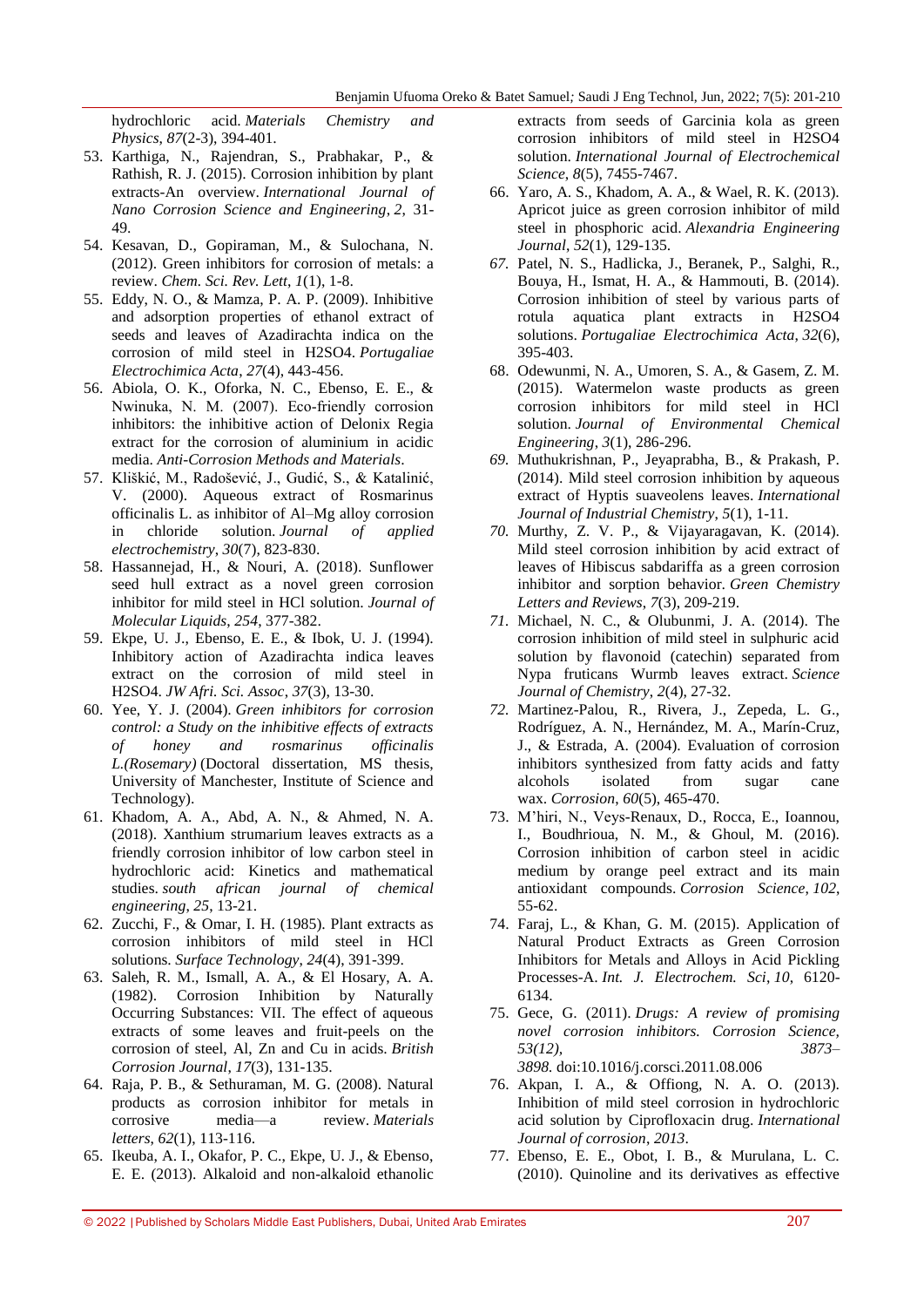corrosion inhibitors for mild steel in acidic medium. *Int. J. Electrochem. Sci*, *5*, 1574-1586.

- 78. Ahamad, I., Khan, S., Ansari, K. R., & Quraishi, M. A. (2011). Primaquine: a pharmaceutically active compound as corrosion inhibitor for mild steel in hydrochloric acid solution. *J. Chem. Pharm. Res*, *3*, 703-717.
- 79. Obot, I. B., & Obi-Egbedi, N. O. (2010). Inhibition of aluminium corrosion in hydrochloric acid using nizoral and the effect of iodide ion addition. *Ejournal of chemistry*, *7*(3), 837-843.
- 80. Golestani., G., Shahidi, M., Ghazanfari, D. (2014). Appl. Sur. Sci. 308; 347.
- 81. Karthik, G., & Sundaravadivelu, M. (2016). Studies on the inhibition of mild steel corrosion in hydrochloric acid solution by atenolol drug. *Egyptian Journal of Petroleum*, *25*(2), 183- 191.
- 82. Quartarone, G., Ronchin, L., Vavasori, A., Tortato, C., & Bonaldo, L. (2012). Inhibitive action of gramine towards corrosion of mild steel in deaerated 1.0 M hydrochloric acid solutions. *Corrosion Science*, *64*, 82-89.
- 83. Obot, I. B., Ebenso, E. E., & Kabanda, M. M. (2013). Metronidazole as environmentally safe corrosion inhibitor for mild steel in 0.5 M HCl: experimental and theoretical investigation. *Journal of Environmental Chemical Engineering*, *1*(3), 431- 439.
- 84. Dubey R.S., Potdar Y. (2009), "Corrosion *inhibition of 304 stainless steel in sodium chloride*  by ciprofloxacin and norfloxacin", Indian J. Chem. Tech. 16 334–338.
- 85. Reza, I., Saleemi, A., & Naveed, S. (2011). Corrosion inhibition of mild steel in HCl solution by Tinidazole. *Polish Journal of Chemical Technology*, *13*(1), 67-71.
- 86. Shukla, S. K., & Quraishi, M. A. (2010). Cefalexin drug: A new and efficient corrosion inhibitor for mild steel in hydrochloric acid solution. *Materials Chemistry and Physics*, *120*(1), 142-147.
- 87. Ayoola, A. A., Fayomi, O. S. I., & Ogunkanmbi, S. O. (2018). Data on inhibitive performance of chloraphenicol drug on A315 mild steel in acidic medium. *Data in brief*, *19*, 804-809.
- 88. El-Haddad, M. N., Fouda, A. S., & Hassan, A. F. (2019). Data from Chemical, electrochemical and quantum chemical studies for interaction between Cephapirin drug as an eco-friendly corrosion inhibitor and carbon steel surface in acidic medium. *Chemical Data Collections*, *22*, 100251.
- 89. de Oliveira, E. G., de Oliveira, G., Moraes, E. C., Brunsell, N. A., Shimabukuro, Y. E., & Brunsell, Y. N. A. (2015). GAVM and Luiz EOC Aragão, GAVM and TV dos Santos, TV dos Santos, A. information is Ava, We are IntechOpen, the world's leading publisher of Open Access books Built by scientists, for scientists TOP 1% Control of a Proportional Hydraulic System. *Intech Open*, *2*, 64.
- 90. Ahamad, I., & Quraishi, M. A. (2010). Mebendazole: new and efficient corrosion inhibitor for mild steel in acid medium. *Corrosion science*, *52*(2), 651-656.
- 91. Al-Shafey, H. I., Hameed, R. A., Ali, F. A., Aboul-Magd, A. E. A. S., & Salah, M. (2014). Effect of expired drugs as corrosion inhibitors for carbon steel in 1M HCL solution. *Int J Pharm Sci Rev Res*, *27*(1), 146-152.
- 92. Aldana-Gonzalez, J., Espinoza-Vazquez, A., Romero-Romo, M., Uruchurtu-Chavarin, J., & Palomar-Pardave, M. Arabian J. Chem.,(2015) xxx, xxx–xxx.
- 93. El-Naggar, M. M. (2007). Corrosion inhibition of mild steel in acidic medium by some sulfa drugs compounds. *Corrosion Science*, *49*(5), 2226-2236.
- 94. Verma, C., Quraishi, M. A., & Gupta, N. K. Ain Shams Eng. J.(2016) xxx, xxx–xxx.
- 95. Akpan, A., Offiong, N. O. (2015). Chem. Mater. Res., 7 (2015) 17.
- 96. Eddy, N. O., Odoemelam, S. A., & Mbaba, A. J. (2008). Inhibition of the corrosion of mild steel in HCl by sparfloxacin. *African Journal of Pure and Applied Chemistry*, *2*(12), 132-138.
- 97. Singh, A. K., Shukla, S. K., Singh, M., & Quraishi, M. A. (2011). Inhibitive effect of ceftazidime on corrosion of mild steel in hydrochloric acid solution. *Materials Chemistry and Physics*, *129*(1- 2), 68-76.
- 98. Shukla, S. K., & Quraishi, M. A. (2009). Cefotaxime sodium: a new and efficient corrosion inhibitor for mild steel in hydrochloric acid solution. *Corrosion Science*, *51*(5), 1007-1011.
- 99. Pang, X., Guo, W., Li, W., Xie, J., & Hou, B. (2008). Electrochemical, quantum chemical and SEM investigation of the inhibiting effect and mechanism of ciprofloxacin, norfloxacin and ofloxacin on the corrosion for mild steel in hydrochloric acid. *Science in China Series B: Chemistry*, *51*(10), 928-936.
- 100.Xuehui, P. A. N. G., Xiangbin, R. A. N., KUANG, F., Jiandong, X. I. E., & Baorong, H. O. U. (2010). Inhibiting effect of ciprofloxacin, norfloxacin and ofloxacin on corrosion of mild steel in hydrochloric acid. *Chinese Journal of Chemical Engineering*, *18*(2), 337-345.
- 101.Eddy, N. O., Stoyanov, S. R., & Ebenso, E. E. (2010). Fluoroquinolones as corrosion inhibitors for mild steel in acidic medium; experimental and theoretical studies. *Int. J. Electrochem. Sci*, *5*, 1127-1150.
- 102.Arslan, T., Kandemirli, F., Ebenso, E. E., Love, I., & Alemu, H. (2009). Quantum chemical studies on the corrosion inhibition of some sulphonamides on mild steel in acidic medium. *Corrosion Science*, *51*(1), 35-47.
- 103.Shukla, S. K., Singh, A. K., Ahamad, I., & Quraishi, M. A. (2009). Streptomycin: A commercially available drug as corrosion inhibitor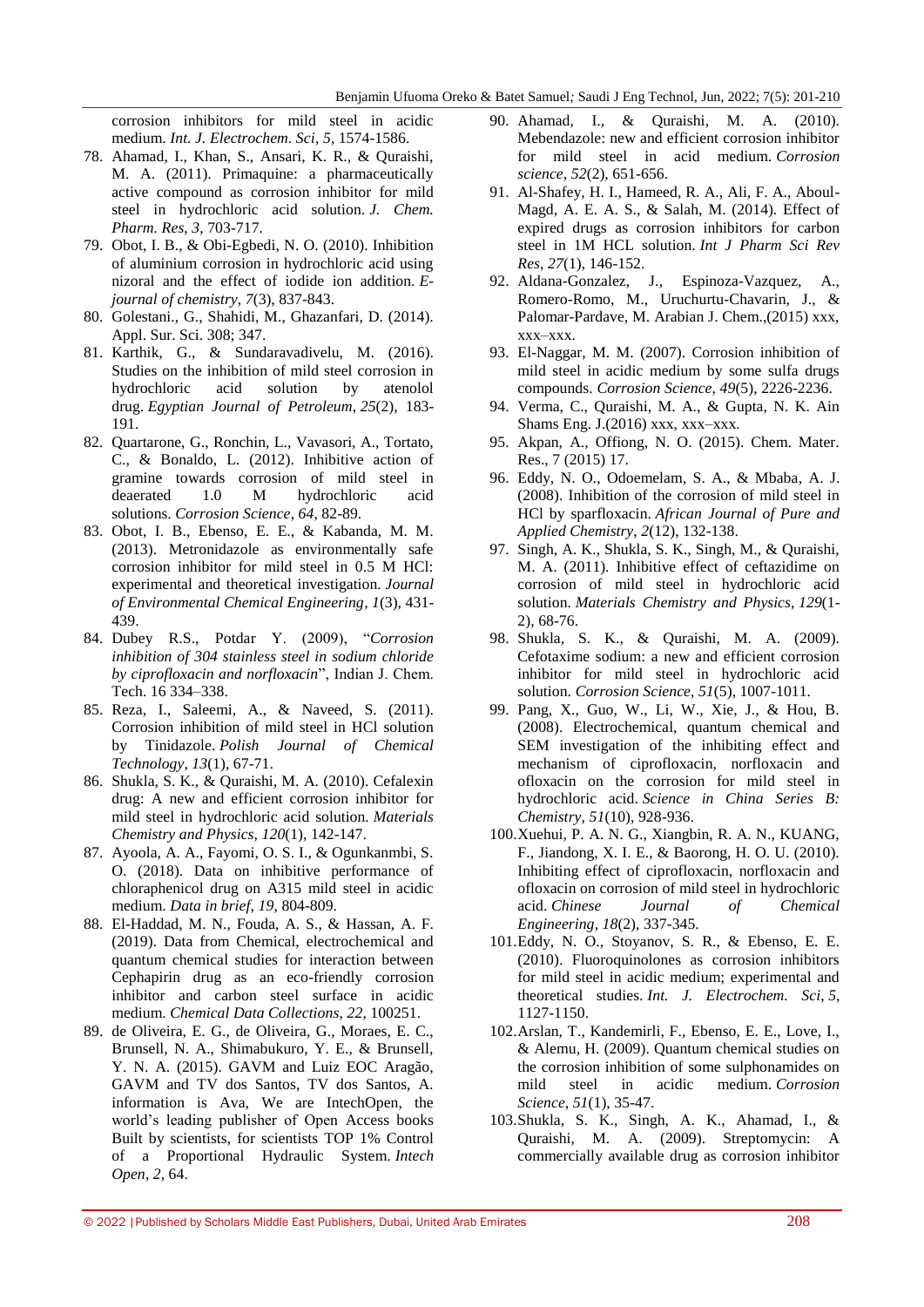for mild steel in hydrochloric acid solution. *Materials Letters*, *63*(9-10), 819-822.

- 104.Singh, A., Kumar Singh, A., & A Quraishi, M. (2010). Dapsone: a novel corrosion inhibitor for mild steel in acid media. *The Open Electrochemistry Journal*, *2*(1).
- 105.Eddy, N. O., Ekwumemgbo, P., & Odoemelam, S. A. (2008). Inhibition of the corrosion of mild steel in H2SO4 by 5-amino-1-cyclopropyl-7-[(3R, 5S) 3, 5-dimethylpiperazin-1-YL]-6, 8-difluoro-4-oxouinoline-3-carboxylic acid (ACPDQC). *International Journal of Physical Sciences*, *3*(11), 275-280.
- 106.Bhat, J. I., & Alva, V. D. (2011). Meclizine hydrochloride as a potential non-toxic corrosion inhibitor for mild steel in hydrochloric acid medium. *Arch Appl Sci Res*, *3*, 343-356.
- 107.Verma, S. (2000). Study of effect of famotidine drug on acid corrosion of mild steel by electrochemical polarisation studies. *Transactions of the SAEST(Society for Advancement of Electrochemical Science and Technology)*, *35*(1), 26-29.
- 108.Naeem, M., Mahmood, A., Khan, S., & Shahiq, Z. (2010). Development and evaluation of controlledrelease bilayer tablets containing microencapsulated tramadol and acetaminophen. *Tropical Journal of Pharmaceutical Research*, *9*(4).
- 109.Ebenso, E. E., Eddy, N. O., & Odiongenyi, A. O. (2009). Corrosion inhibition and adsorption properties of methocarbamol on mild steel in acidic medium. *Portugaliae Electrochimica Acta*, *27*(1), 13-22.
- 110.Srivastava, M., Tiwari, P., Srivastava, S. K., Prakash, R., & Ji, G. (2017). Electrochemical investigation of Irbesartan drug molecules as an inhibitor of mild steel corrosion in 1 M HCl and 0.5 M H2SO4 solutions. *Journal of Molecular Liquids*, *236*, 184-197.
- 111.Shamnamol, G. K., Sreelakshmi, K. P., Ajith, G., & Jacob, J. M. (2020, March). Effective utilization of drugs as green corrosion inhibitor–A review. In *AIP Conference Proceedings* (Vol. 2225, No. 1, p. 070006). AIP Publishing LLC.
- 112.Jebakumar Immanuel Edison, T., & Sethuraman, M. G. (2013). Electrochemical investigation on adsorption of fluconazole at mild steel/HCl acid interface as corrosion inhibitor. *International Scholarly Research Notices*, *2013*.
- 113.Singh, A., Ebenso, E. E., & Quraishi, M. A. (2012). Theoretical and electrochemical studies of metformin as corrosion inhibitor for mild steel in hydrochloric acid solution. *Int. J. Electrochem. Sci*, *7*, 4766-4779.
- 114.Abiola, O. K., & Otaigbe, J. O. E. (2008). Adsorption behaviour of 1-phenyl-3 methylpyrazol-5-one on mild steel from HCI solution. *Int. J. Electrochem. Sci*, *3*, 191-198.
- 115.Fouda A. S., Al-Sarawy A. A., and El-Katori E. E., (2006) ―Pyrazolone derivatives as corrosion inhibitors for C-steel HCl solution" Desalination, vol. 201, pp. 1–13
- 116.Bouklah, M., Hammouti, B., Lagrenee, M., & Bentiss, F. (2006). Thermodynamic properties of 2, 5-bis (4-methoxyphenyl)-1, 3, 4-oxadiazole as a corrosion inhibitor for mild steel in normal sulfuric acid medium. *Corrosion science*, *48*(9), 2831-2842.
- 117.Singh, P., Srivastava, V., & Quraishi, M. A. (2016). Novel quinoline derivatives as green corrosion inhibitors for mild steel in acidic medium: electrochemical, SEM, AFM, and XPS studies. *Journal of Molecular Liquids*, *216*, 164- 173.
- 118.Saliyan, V. R., & Adhikari, A. V. (2008). Inhibition of corrosion of mild steel in acid media by N′-benzylidene-3-(quinolin-4-ylthio) propanohydrazide. *Bulletin of Materials Science*, *31*(4), 699-711.
- 119.Singh, A. K., & Quraishi, M. A. (2010). Effect of Cefazolin on the corrosion of mild steel in HCl solution. *Corrosion Science*, *52*(1), 152-160.
- 120.Joseph, B., John, S., Joseph, A., & Narayana, B. (2010). Imidazolidine-2-thione as corrosion inhibitor for mild steel in hydrochloric acid.
- 121.Liu, F. G., Du, M., Zhang, J., & Qiu, M. (2009). Electrochemical behavior of Q235 steel in saltwater saturated with carbon dioxide based on new imidazoline derivative inhibitor. *Corrosion Science*, *51*(1), 102-109.
- 122.Liu, X., Okafor, P. C., & Zheng, Y. G. (2009). The inhibition of CO2 corrosion of N80 mild steel in single liquid phase and liquid/particle two-phase flow by aminoethyl imidazoline derivatives. *Corrosion Science*, *51*(4), 744-751.
- 123.Okafor, P. C., & Zheng, Y. (2009). Synergistic inhibition behaviour of methylbenzyl quaternary imidazoline derivative and iodide ions on mild steel in H2SO4 solutions. *Corrosion Science*, *51*(4), 850-859.
- 124.Xia, S., Qiu, M., Yu, L., Liu, F., & Zhao, H. (2008). Molecular dynamics and density functional theory study on relationship between structure of imidazoline derivatives and inhibition performance. *Corrosion Science*, *50*(7), 2021-2029.
- 125.Zhang, G., Chen, C., Lu, M., Chai, C., & Wu, Y. (2007). Evaluation of inhibition efficiency of an imidazoline derivative in CO2-containing aqueous solution. *Materials Chemistry and Physics*, *105*(2- 3), 331-340.
- 126.Quraishi, M. A., & Sardar, R. (2002). Dithiazolidines—a new class of heterocyclic inhibitors for prevention of mild steel corrosion in hydrochloric acid solution. *Corrosion*, *58*(2), 103- 107.
- 127.Quraishi, M. A., & Jamal, D. (2001). Corrosion inhibition by fatty acid oxadiazoles for oil well steel (N-80) and mild steel. *Materials chemistry and physics*, *71*(2), 202-205.